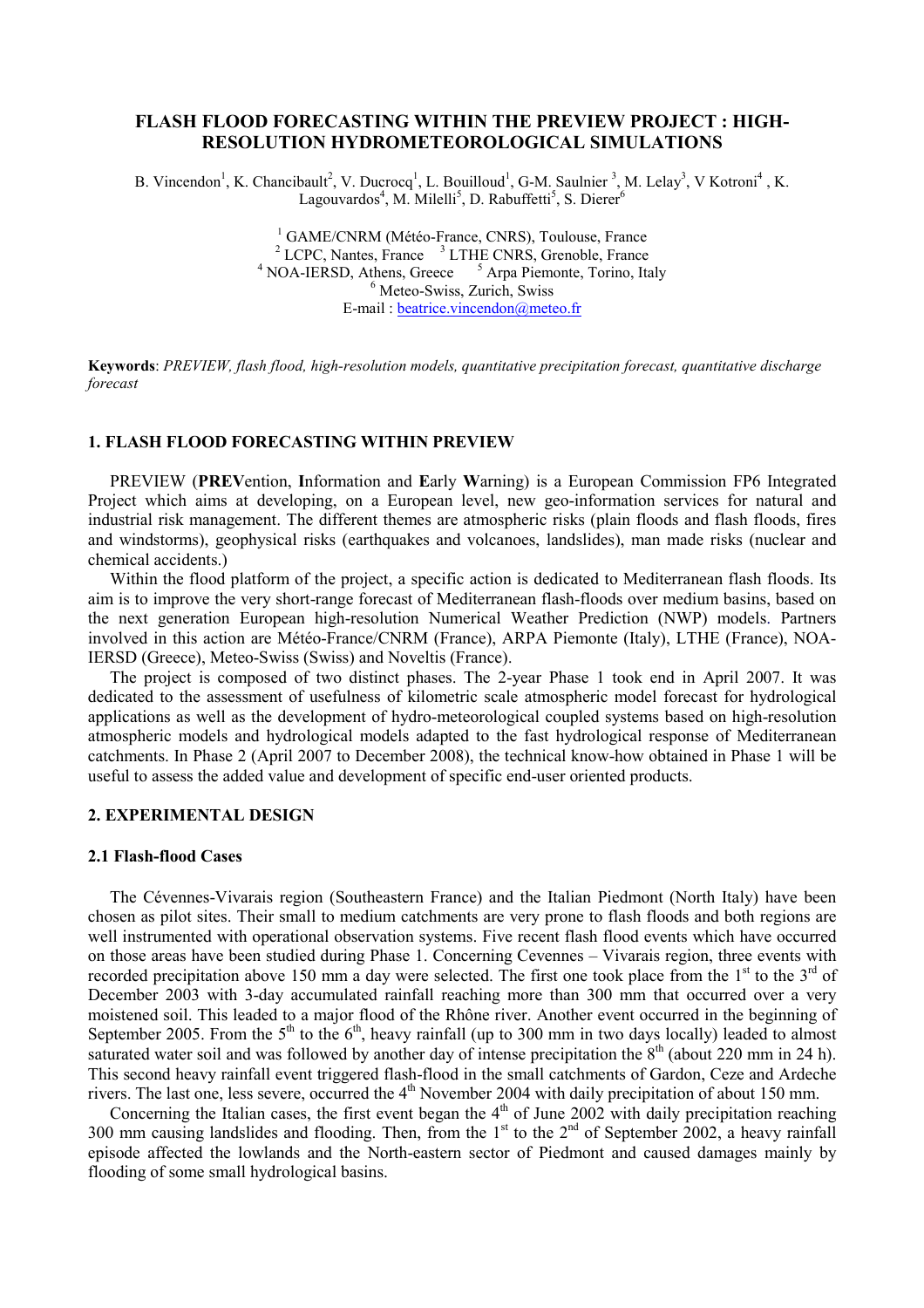### 2.2 High-resolution atmospheric forecasts

Four non-hydrostatic atmospheric models have been used to simulate these cases: MM5 (Dudhia, 1993) for NOA, COSMO-2km (Swiss version of Lokal Modell (Doms and al, 1999) developed within the COSMO consortium) for MeteoSwiss, Meso-NH (Lafore et al, 1998) for Météo-France and COSMO-LAMI (Italian version of Lokal Modell) for Arpa Piemonte. Each atmospheric model runs a domain at 2-3 km horizontal resolution. Two runs by day (starting at 00 UTC and 12 UTC) have been performed with a forecast range up to 18 hours at least.

A reference set of experiments (called hereafter CTRL) using the large scale operational global model analyses (ECMWF, NCEP, ARPEGE) as initial conditions has first been built up. Then, to seek for the sensitivity to initial conditions, experiments starting from mesoscale data analyses (3Dvar ALADIN, 3Dvar MM5, COSMO nudging, etc) have been performed (SET2 or SET3).

## 2.3 Hydrological coupling

## 2.3.1 1-way coupling

The simplest basic approach of coupling hydrological and meteorological models is one-way coupling. The hourly precipitation forecasts produced by atmospheric models are supplied as input to the hydrological model to forecast discharge. A control run using observed rain gauge rainfall as input has been carried out for comparison. Two hydrological models are used: TOPMODEL (Beven and Kirkby, 1979) on French catchments, FEST (Mancini, 1990; Montaldo et al, 2004) on Italian ones.

# 2.3.2 1.5-way coupling

An intermediate coupling (called 1.5-way coupling) has also been tested. It consists of using the FEST hydrological model forced by the observed precipitation prior to the flash-flood event during typically a onemonth period in order to produce estimations of soil moisture. Then these soil moisture estimations are used as initial surface conditions for atmospheric runs; the hydro-meteorological coupled system running in a oneway mode during the flash-flood event forecast.

## 2.3.3 2-way coupling

A full 2-way coupling has been developed between the hydrological model TOPMODEL and the surface scheme (SurfEx) of the MESON-NH model. The hydrological model performs the lateral soil water distribution over the catchments and diagnosed saturated areas, from which the surface scheme simulates the surface run-off. Then, surface runoff and deep drainage are routed on the hillslopes and in the river to the catchment's outlet. So total discharges are simulated. Moreover, more realistic soil moistures are expected for the meteorological simulations. Full 2-way MESO-NH/SURFEX/TOPMODEL coupling experiments will be performed during PREVIEW Phase 2. For the current phase 1, the hourly precipitation forecast from MESO-NH has been supplied as input to the 2-way coupling SURFEX-TOPMODEL system (e.g. no feedback of the improved soil moisture field on the atmospheric model).

# 3. RESULTS

## 3.1 Quantitative Precipitation Forecast (QPF)

A web interface has been developed for comparison and scoring facilities. It allows each partner to compare QPF between different models and experiments by plotting on the same area and with the same colour scale either 2m temperatures or 1h, 6h, 18h accumulated precipitation. Figure 1 provides an example of comparison for the September 2005 French case. Moreover, it is possible to compute on a given area scores for verification of QPF : classical scores such as BIAS, Mean Error Root Mean Squared Error, correlation coefficient (R²) and categorical ones for instance Probability Of Detection (POD), False Alarm Ratio (FAR), Equitable Threat Score (ETS). The scores have been computed and compared for all the atmospheric simulations and for the 6-h and 18-h accumulated rainfall.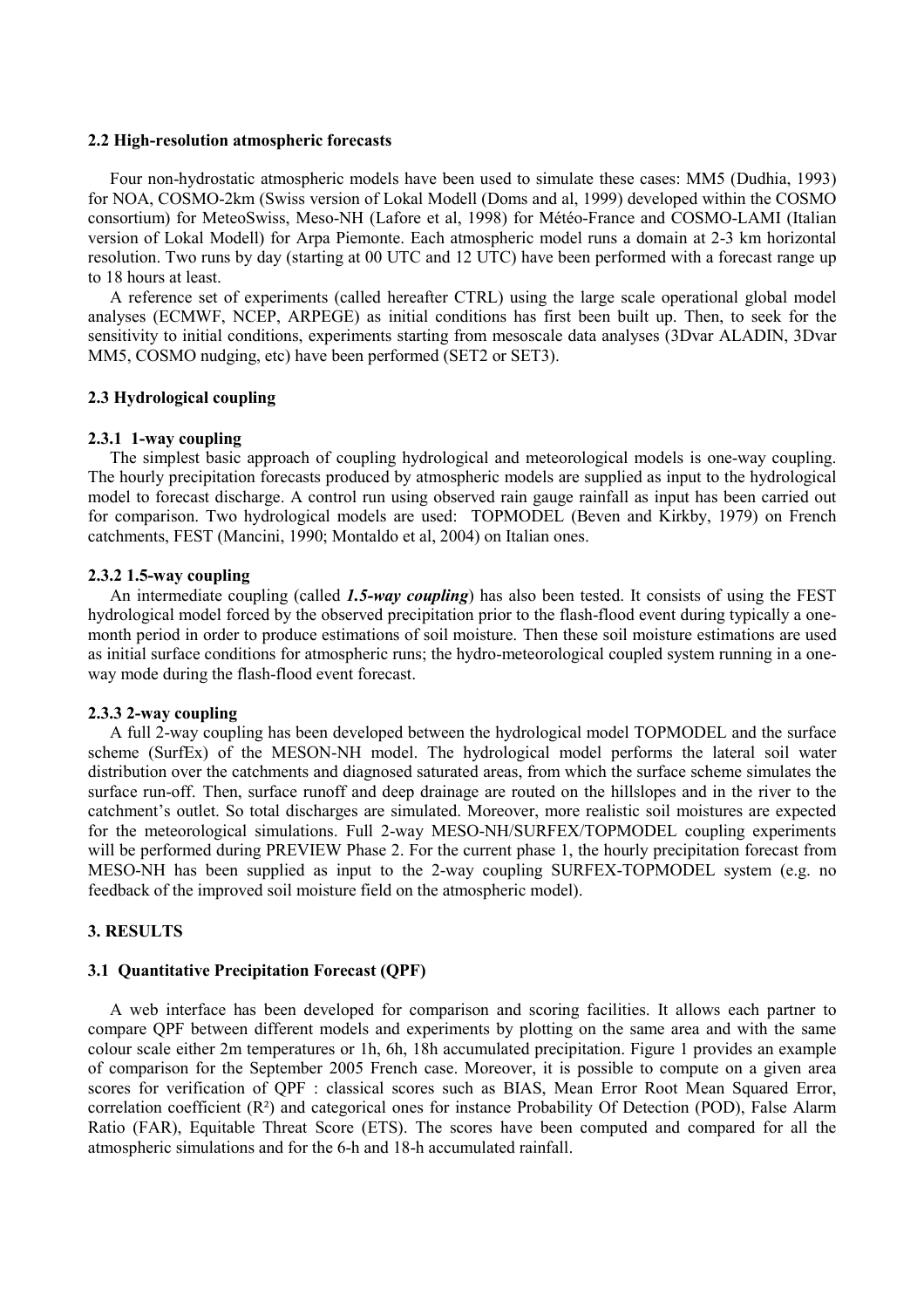

Scores on precipitation show that it is not possible to point out that a model is better than the others; indeed, performance of the atmospheric models are really case-dependent. Model can have very good scores for a run and then very bad ones for another. Figure 2 also highlights that some cases are easier to simulate than the others (weaker BIAS). Then looking for the impact of using a mesoscale data analysis to initialise the runs (SET2 or SET3), it doesn't systematically improve the scores. Note that a more thorough analysis for the COSMO-2km model can be found in Dierer et al (2007) in this conference proceeding volume.



Figure 2 : BIAS obtained for all 18h-accumulated rainfall of all runs of the Cevennes experiments

# 3.2 Quantitative Discharge Forecast (QDF)

Another way to assess the quality of meteorological simulations is to use them as input to hydrological models as done for example by Chancibault et al (2006). The FEST hydrological model was used for the simulation of Italian Piedmont cases. The peak discharge mean relative error for the COSMO-LAMI simulations are presented in Table 1. One can notice that QDF are generally biased to underestimation due to QPF errors. Using the 1.5 way coupling system to specify the initial soil moisture of the atmospheric model (SET 4) doesn't improve the results, although the soil moisture fields produced by FEST are significantly different from the COSMO-LAMI one (see Sanna et al (2007) in this proceeding volume for details).